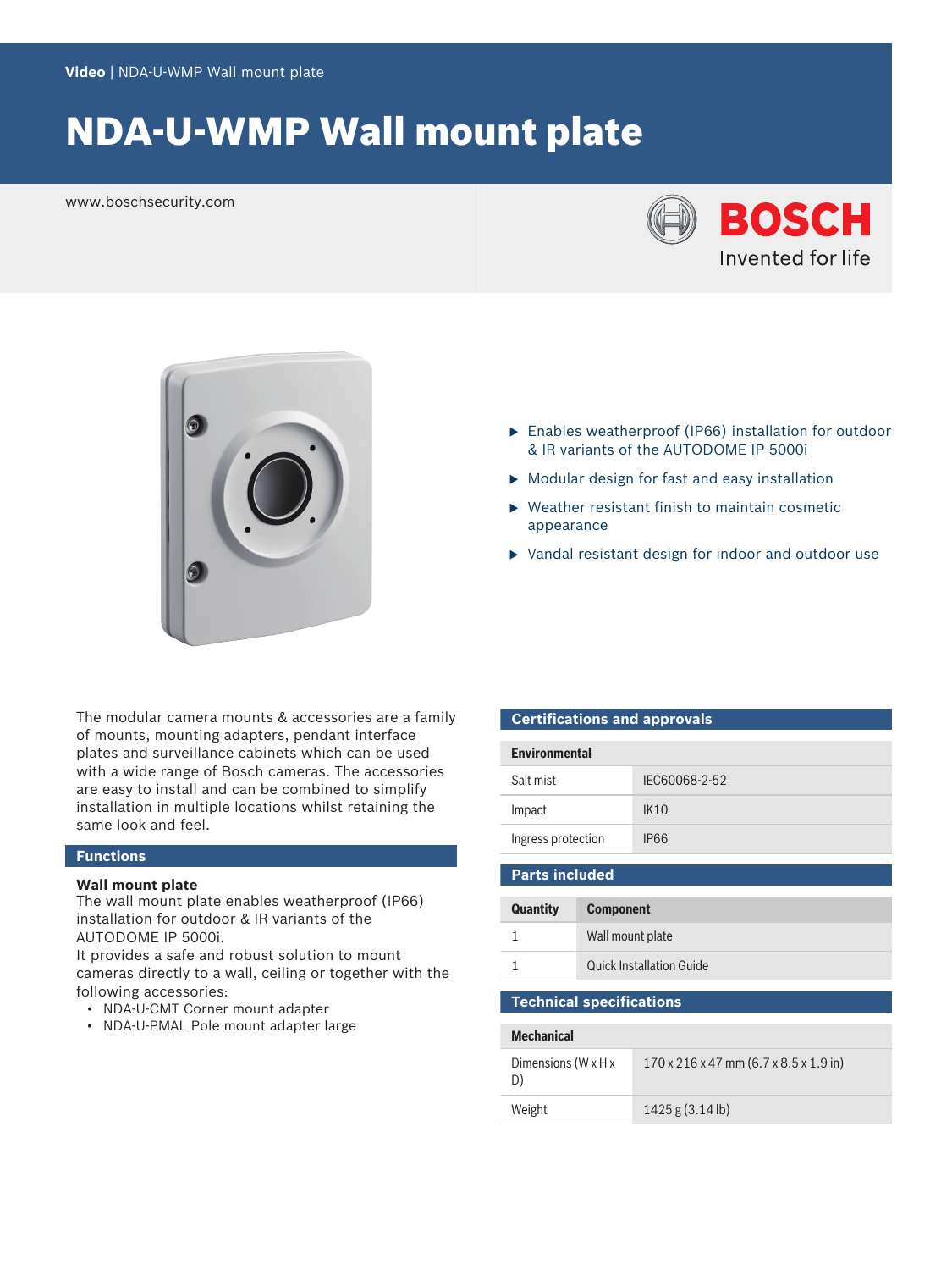

*Dimensions in mm (inch)*

# **Ordering information**

#### **NDA-U-WMP Wall mount plate**

Back plate for universal wall mount, corner mount and pole mount, white, IP66 Order number **NDA-U-WMP**

#### **Accessories**

# **NDA-U-WMT Pendant wall mount**

Universal wall mount for dome cameras, white Order number **NDA-U-WMT**

#### **NDA-U-CMT Corner mount adapter** Universal corner mount, white

Order number **NDA-U-CMT**

**NDA-U-PMAL Pole mount adapter large** Universal pole mount adapter, white; large Order number **NDA-U-PMAL**

**NDA-U-PMT Pendant pipe mount, 12" (31cm)** Universal pipe mount for dome cameras, 31 cm, white Order number **NDA-U-PMT**